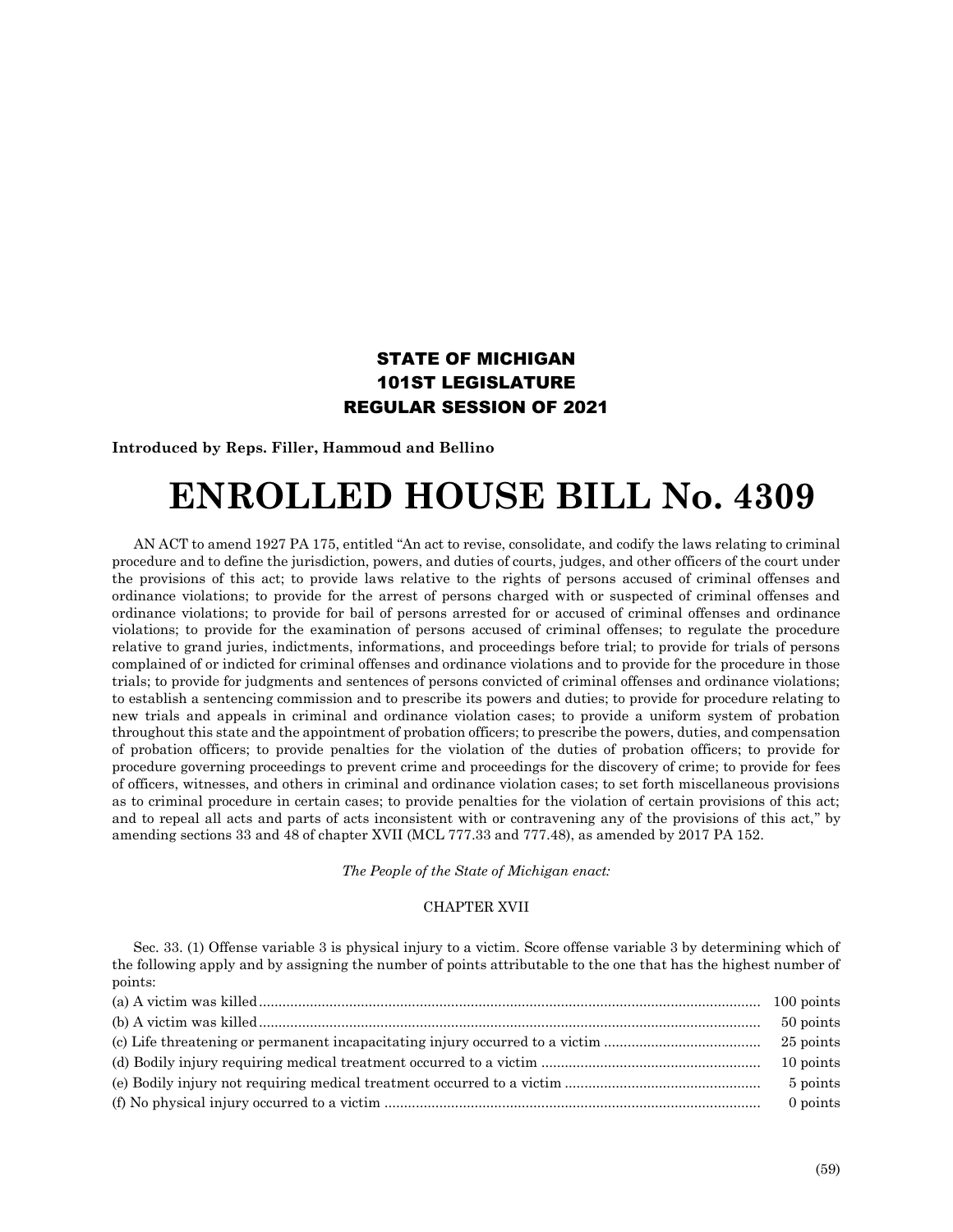(2) All of the following apply to scoring offense variable 3:

(a) In multiple offender cases, if 1 offender is assessed points for death or physical injury, all offenders must be assessed the same number of points.

(b) Score 100 points if death results from the commission of a crime and homicide is not the sentencing offense.

(c) Score 50 points if death results from the commission of a crime and the offense or attempted offense involves the operation of a vehicle, vessel, ORV, snowmobile, aircraft, or locomotive and any of the following apply:

(*i*) The offender was under the influence of or visibly impaired by the use of alcoholic liquor, a controlled substance, or a combination of alcoholic liquor and a controlled substance.

(*ii*) The offender had an alcohol content of 0.08 grams or more per 100 milliliters of blood, per 210 liters of breath, or per 67 milliliters of urine or, beginning 5 years after the state treasurer publishes a certification under section 625(28) of the Michigan vehicle code, 1949 PA 300, MCL 257.625, the offender had an alcohol content of 0.10 grams or more per 100 milliliters of blood, per 210 liters of breath, or per 67 milliliters of urine.

(*iii*) The offender's body contained any amount of a controlled substance listed in schedule 1 under section 7212 of the public health code, 1978 PA 368, MCL 333.7212, or a rule promulgated under that section, or a controlled substance described in section 7214(a)(*iv*) of the public health code, 1978 PA 368, MCL 333.7214.

(d) Do not score 5 points if bodily injury is an element of the sentencing offense.

(3) As used in this section, "requiring medical treatment" refers to the necessity for treatment and not the victim's success in obtaining treatment.

Sec. 48. (1) Offense variable 18 is operator ability affected by alcohol or drugs. Score offense variable 18 by determining which of the following apply and by assigning the number of points attributable to the one that has the highest number of points:

| (a) The offender operated a vehicle, vessel, ORV, snowmobile, aircraft, or locomotive when his or her<br>bodily alcohol content was 0.20 grams or more per 100 milliliters of blood, per 210 liters of breath, or                                                                                                                                                                                                                                                                                                                                                                                                                                                                                                                                                                                                                                                                                                                                                                                                                                                                  | 20 points |
|------------------------------------------------------------------------------------------------------------------------------------------------------------------------------------------------------------------------------------------------------------------------------------------------------------------------------------------------------------------------------------------------------------------------------------------------------------------------------------------------------------------------------------------------------------------------------------------------------------------------------------------------------------------------------------------------------------------------------------------------------------------------------------------------------------------------------------------------------------------------------------------------------------------------------------------------------------------------------------------------------------------------------------------------------------------------------------|-----------|
| (b) The offender operated a vehicle, vessel, ORV, snowmobile, aircraft, or locomotive when his or her<br>bodily alcohol content was 0.15 grams or more but less than 0.20 grams per 100 milliliters of blood, per                                                                                                                                                                                                                                                                                                                                                                                                                                                                                                                                                                                                                                                                                                                                                                                                                                                                  |           |
|                                                                                                                                                                                                                                                                                                                                                                                                                                                                                                                                                                                                                                                                                                                                                                                                                                                                                                                                                                                                                                                                                    | 15 points |
| (c) The offender operated a vehicle, vessel, ORV, snowmobile, aircraft, or locomotive while the offender<br>was under the influence of alcoholic or intoxicating liquor, a controlled substance, or a combination of<br>alcoholic or intoxicating liquor and a controlled substance; or while the offender's body contained any<br>amount of a controlled substance listed in schedule 1 under section 7212 of the public health code, 1978<br>PA 368, MCL 333.7212, or a rule promulgated under that section, or a controlled substance described<br>in section $7214(a)(iv)$ of the public health code, 1978 PA 368, MCL 333.7214; or while the offender had<br>an alcohol content of 0.08 grams or more but less than 0.15 grams per 100 milliliters of blood, per<br>210 liters of breath, or per 67 milliliters of urine or, beginning 5 years after the state treasurer<br>publishes a certification under section 625(28) of the Michigan vehicle code, 1949 PA 300,<br>MCL 257.625, the offender had an alcohol content of 0.10 grams or more but less than 0.15 grams per | 10 points |
| (d) The offender operated a vehicle, vessel, ORV, snowmobile, aircraft, or locomotive while he or she<br>was visibly impaired by the use of alcoholic or intoxicating liquor or a controlled substance or a<br>combination of alcoholic or intoxicating liquor and a controlled substance, or was less than 21 years of                                                                                                                                                                                                                                                                                                                                                                                                                                                                                                                                                                                                                                                                                                                                                            |           |
|                                                                                                                                                                                                                                                                                                                                                                                                                                                                                                                                                                                                                                                                                                                                                                                                                                                                                                                                                                                                                                                                                    | 5 points  |
| (e) The offender's ability to operate a vehicle, vessel, ORV, snowmobile, aircraft, or locomotive was not<br>affected by an alcoholic or intoxicating liquor or a controlled substance or a combination of alcoholic or                                                                                                                                                                                                                                                                                                                                                                                                                                                                                                                                                                                                                                                                                                                                                                                                                                                            |           |
| (9) Ag used in this section "ony hodily elected centert" means either of the following:                                                                                                                                                                                                                                                                                                                                                                                                                                                                                                                                                                                                                                                                                                                                                                                                                                                                                                                                                                                            | 0 points  |
|                                                                                                                                                                                                                                                                                                                                                                                                                                                                                                                                                                                                                                                                                                                                                                                                                                                                                                                                                                                                                                                                                    |           |

(2) As used in this section, "any bodily alcohol content" means either of the following:

(a) An alcohol content of 0.02 grams or more but less than 0.08 grams per 100 milliliters of blood, per 210 liters of breath, or per 67 milliliters of urine or, beginning 5 years after the state treasurer publishes a certification under section 625(28) of the Michigan vehicle code, 1949 PA 300, MCL 257.625, 0.02 grams or more but less than 0.10 grams per 100 milliliters of blood, per 210 liters of breath, or per 67 milliliters of urine.

(b) Any presence of alcohol within an individual's body resulting from the consumption of alcoholic or intoxicating liquor other than the consumption of alcoholic or intoxicating liquor as part of a generally recognized religious service or ceremony.